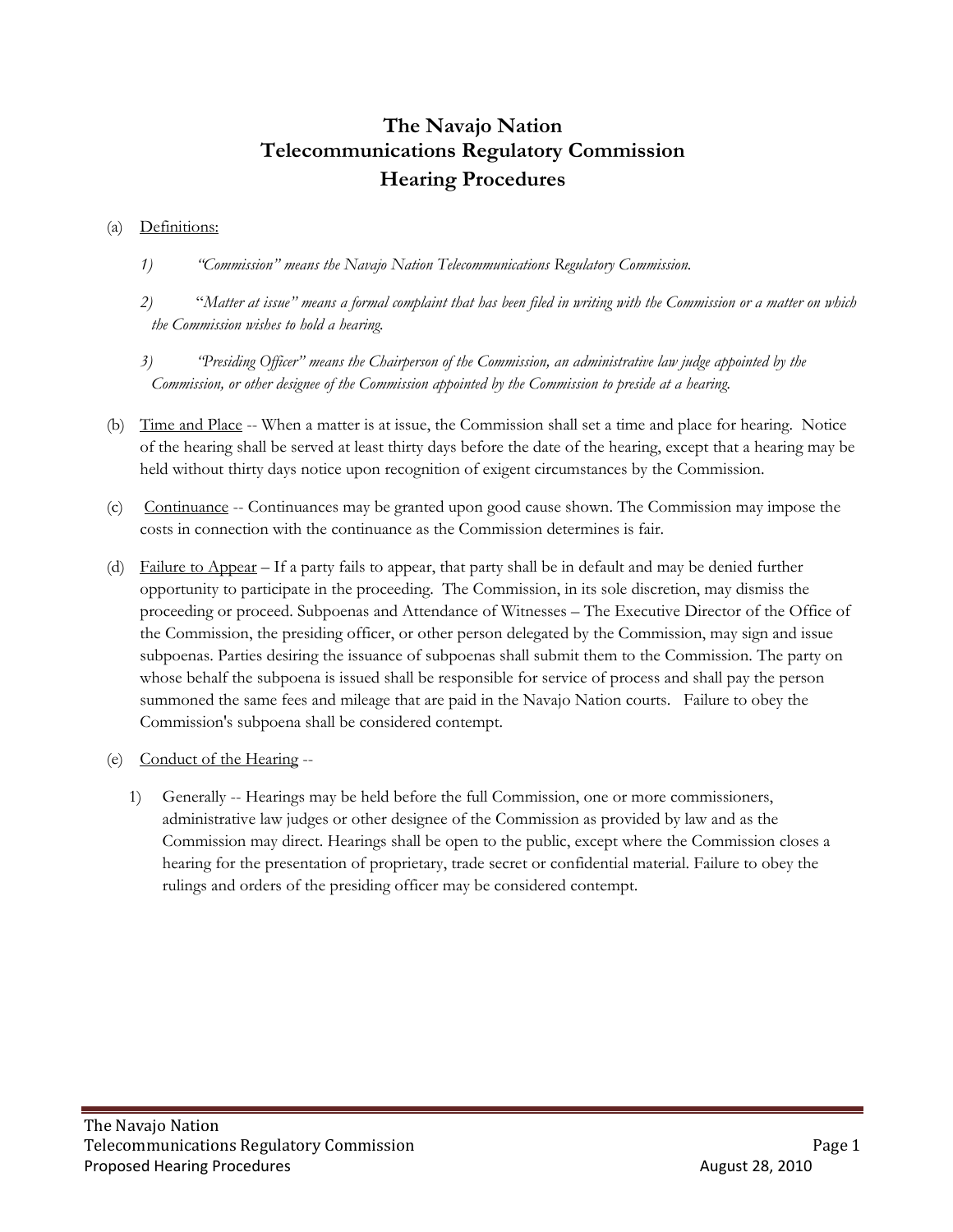- 2) Before commissioner or administrative law judge -- When a hearing is conducted before less than the full Commission, before an administrative law judge or other designee, the presiding officer shall ensure that the taking of evidence and subsequent matters proceed as expeditiously as practicable. The presiding officer shall prepare and certify a final rule or decision for ratification by the Commission. Except as otherwise ordered by the Commission or provided by law, the presiding officer may schedule and otherwise regulate the course of the hearing; recess, reconvene, postpone, or adjourn the hearing; administer oaths; rule on and receive evidence; cause discovery to be conducted; issue subpoenas; hold conferences of the participants; rule on, and dispose of, procedural matters, including oral or written motions; summarily dispose of a proceeding or part of a proceeding; certify a question to the Commission; permit or deny appeal of an interlocutory ruling; and separate an issue or group of issues from other issues in a proceeding and treat the issue or group of issues as a separate phase of the proceeding. The presiding officer may maintain order as follows:
	- *a) Ensure that disregard by a person of rulings on matters of order and procedure is noted on the record or, if appropriate, is made the subject of a special written report to the Commission;*
	- *b) If a person engages in disrespectful, disorderly, or laconic or other offensive language or conduct in connection with the hearing, recess the hearing for the time necessary to regain order;*
	- *c) Take appropriate action, including removal of a participant or counsel from the proceeding, if necessary to maintain order.*
- 3) Before full Commission -- In hearings before the full Commission, the Commission shall exercise the powers described in Section (e)(2), *supra*, and any others available to it pursuant to applicable law and convenient or necessary to an orderly, just, and expeditious hearing.
- (f) Evidence --
	- 1) Generally -- The Commission is not bound by the rules of evidence of the Navajo Nation courts and may receive any oral or documentary evidence; except that no finding may be predicated solely on hearsay or otherwise incompetent evidence. Further, the Commission may exclude non-probative, irrelevant, or unduly repetitious evidence. Testimony shall be under oath and subject to crossexamination. Public comments are not required to be under oath and shall be weighed accordingly.
	- 2) Language: The hearing shall be conducted in English and only statements made in English shall be entered into the record. For a speaker with little or no English, and who is the complaining party in a proceeding, that person shall be responsible for providing his/her own interpreter. For a speaker with little or no English, and who is not a voluntary party to a proceeding, or who is party to a proceeding at the request of another party, the speaker with little or no English shall be entitled to an interpreter, the costs for which shall be covered by the party causing or requesting that party to be present.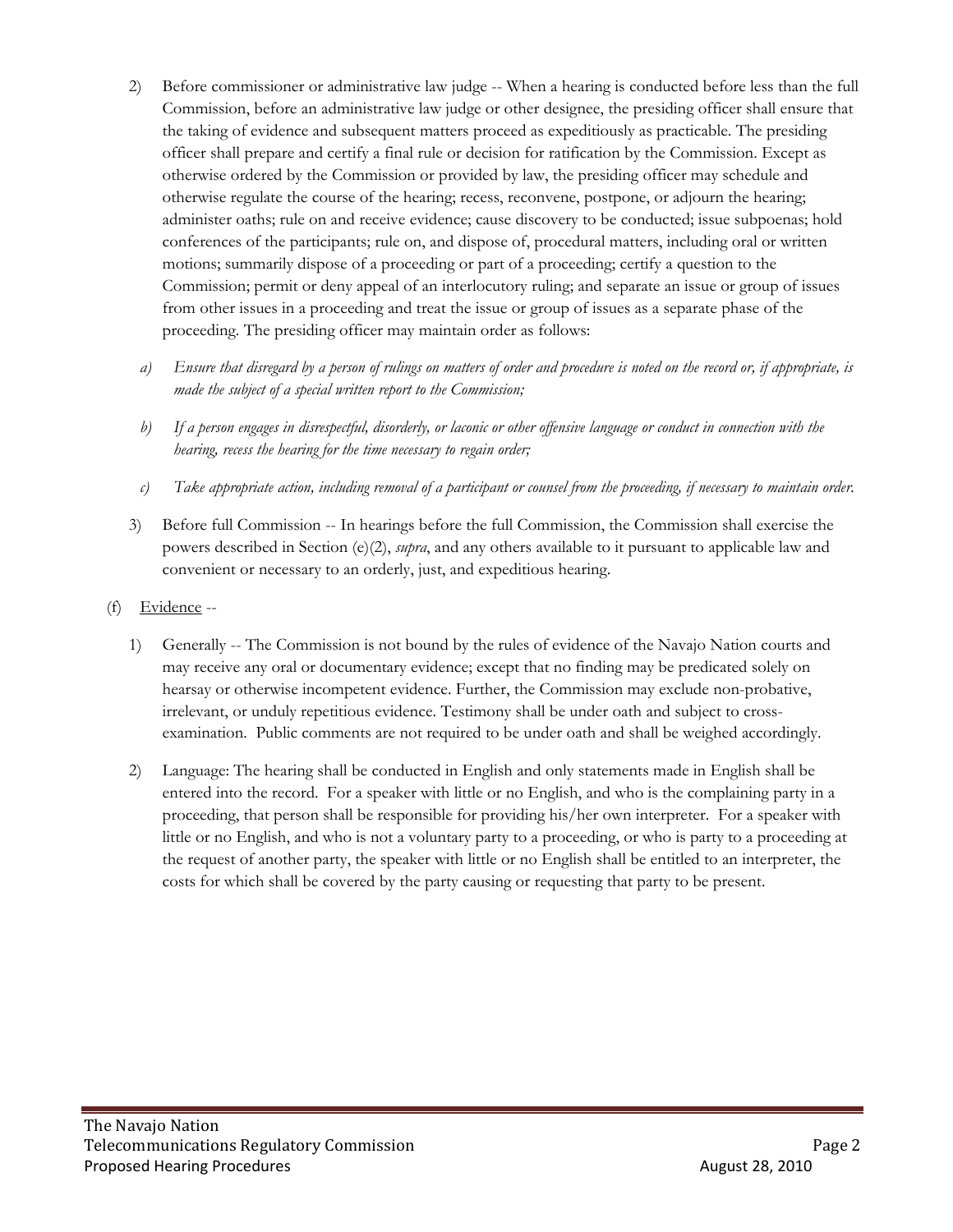- 3) Exhibits
	- *a) Except as to oral testimony and items administratively noticed, material offered into evidence shall be in the form of an exhibit. Exhibits shall be premarked and parties offering exhibits shall, before the hearing begins, provide copies of their exhibits to the presiding officer, other parties or their representatives, and the original to the reporter, if there is one, otherwise to the presiding officer. If documents contain information the offering party does not wish to include, the offering party shall mark out, excise, or otherwise exclude the extraneous portion on the original. Additions to exhibits shall be dealt with in the same manner.*
	- *b) Exhibits shall be premarked, by the offering party, in the upper right corner of each page by identifying the party, the witness, docket number, and a number reflecting the order in which the offering party intends to introduce the exhibit.*
	- *c) Exhibits shall be adequately titled, footnoted as necessary, appropriately formatted, and accompanied by either narrative or testimony which adequately lays the foundation for the exhibit. An exhibit offered by a witness shall also be presented as an electronic document, an exact copy of the paper version, filed on a CD, using a PDF format, unless the presiding officer determines such electronic format is not required.*
- 4) Administrative notice -- The presiding officer may take administrative or official notice of a matter where it is consistent with taking judicial notice under Navajo Nation law.
- 5) Stipulations -- Participants in a proceeding may stipulate to relevant matters of fact or the authenticity of relevant documents. Stipulations may be received in evidence, and if received, are binding on the participants with respect to any matter stipulated. Stipulations may be written or made orally at the hearing.
- 6) Settlements
	- *a) Cases may be resolved by a settlement of the parties if approved by the Commission. Issues so resolved are not binding precedent in future cases involving similar issues.*
	- *b) Before accepting an offer of settlement, the Commission may require the parties offering the settlement to show that each party has been notified of, and allowed to participate in, settlement negotiations. Parties not adhering to settlement agreements shall be entitled to oppose the agreements in a manner directed by the Commission.*